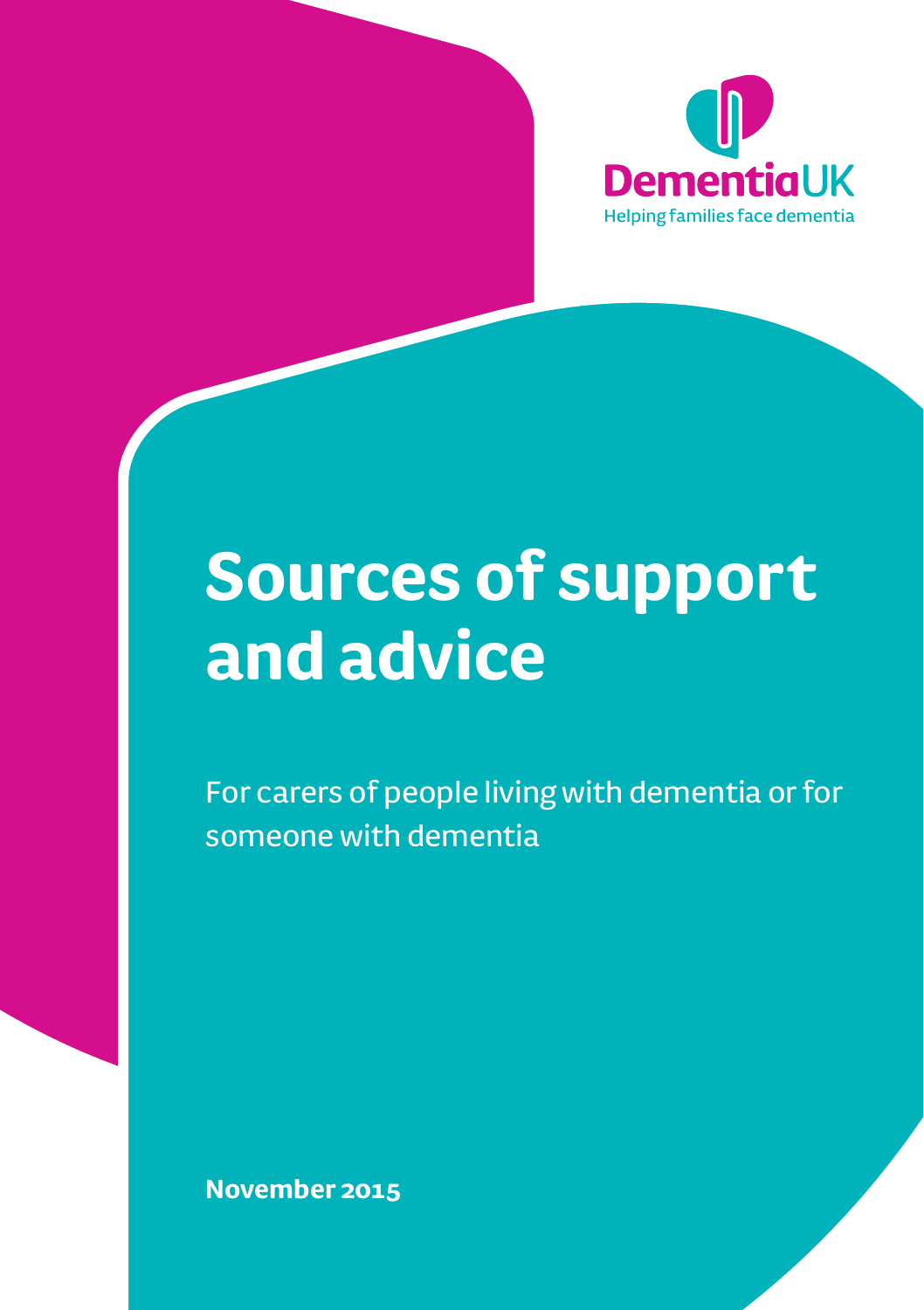## **Contents O3**

**About Dementia UK Introduction Financial support Legal issues Practicalities Equipment and assistive technology Organisations offering help and support** 05 07 08 15 17 24 28

**Dementia affects the whole family, so we support the whole family**

**Your notes** 

35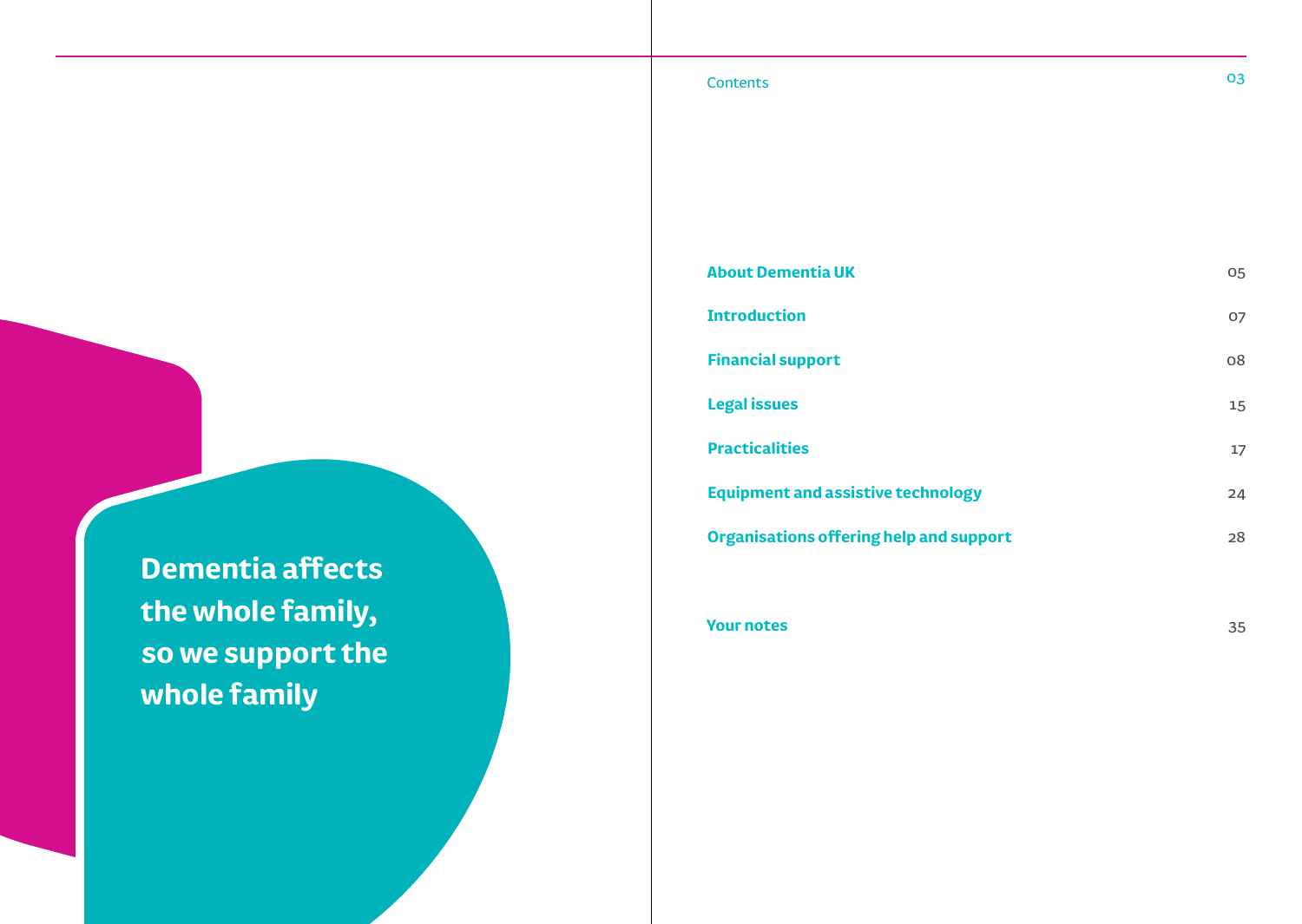## **What is dementia?** About Dementia UK

Dementia is a word that describes the progressive decline in someone's mental ability. Symptoms of dementia could include: memory loss, changes in behaviour and personality, problems with reasoning and communication skills, and a reduced ability to carry out daily activities, such as washing and dressing.

There are many different forms and causes of dementia. The most common are: Alzheimer's disease, vascular dementia, mixed dementia, dementia with Lewy bodies and frontotemporal dementia.



Dementia UK offers specialist one-to-one support and expert advice for families living with dementia through our renowned Admiral Nurses.

Admiral Nurses are specialist dementia nurses who give expert practical, clinical and emotional support to families living with dementia to help them cope. By providing compassionate support, we help families to live more positively with dementia in the present, and face the challenges of tomorrow with more confidence, and less fear.

We also run a national helpline and email service, called Admiral Nursing Direct, which is staffed by experienced Admiral Nurses. It's for family and professional carers, people with dementia and those worried about their memory. Call 0800 888 6678 or email **direct@dementiauk.org**

## **What does an Admiral Nurse do?**

**Admiral Nurses support families living with the effects of dementia across the UK. They:**

- Work with both the person living with dementia and their family
- Focus on the needs of the family, including psychological support and relationship centred work to help them understand and deal with their feelings and learn different coping strategies
- Help families better understand dementia and use a range of specialist clinical interventions that help people live well with the condition, and develop skills to improve communication and maintain relationships
- Help families cope with feelings of loss and bereavement as dementia progresses
- Provide advice on referrals to other appropriate services and liaise with other health and social care professionals on behalf of the family
- Provide consultancy and specialist dementia education to professionals to improve dementia care in a variety of care settings.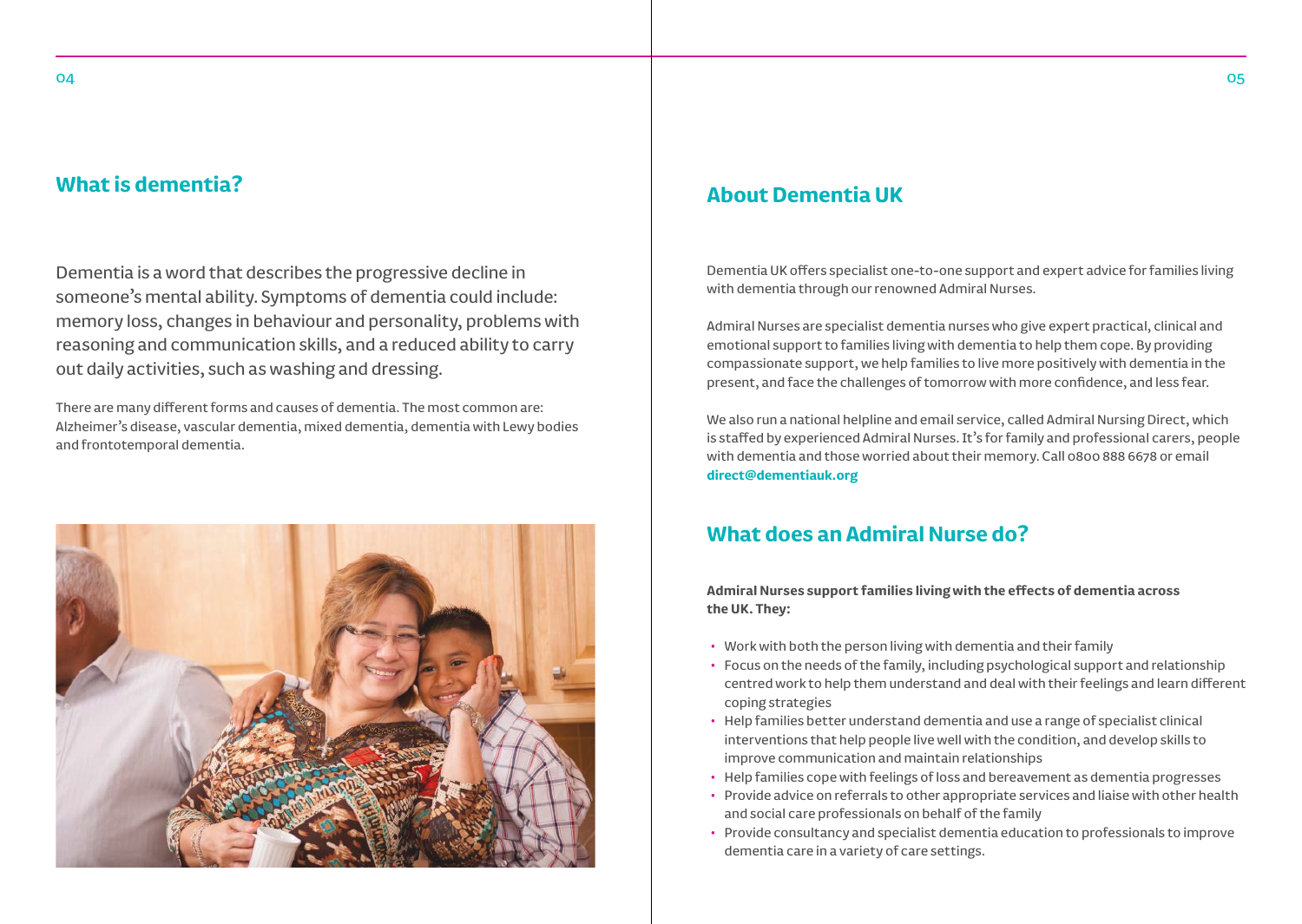**This booklet contains up-to-date information to help you through the journey of dementia. It has practical advice on everything from what financial support you or the person you care for might be entitled to, to equipment and assistive technology."**

## **Introduction**

Living with dementia can be an incredibly hard and lonely experience for both the person with dementia and their family.

This booklet contains up-to-date information to help you through the journey of dementia. It has practical advice on everything from what financial support you or the person you care for might be entitled to, to equipment and assistive technology.

If you have any concerns which you cannot find answers for in this information sheet, do please get in touch. Dementia UK runs the only nurse-led dementia helpline in the country, called Admiral Nursing Direct.

Our staff are here to answer your calls on 0800 888 6678 9:15am - 4:45pm Monday to Friday and 6pm - 9pm Wednesdays and Thursday evenings.

You can also send any questions you have by email to *direct@dementiauk.org* and one of our Admiral Nurses will reply.

**Susan Drayton** *Clinical Lead for Admiral Nursing Direct*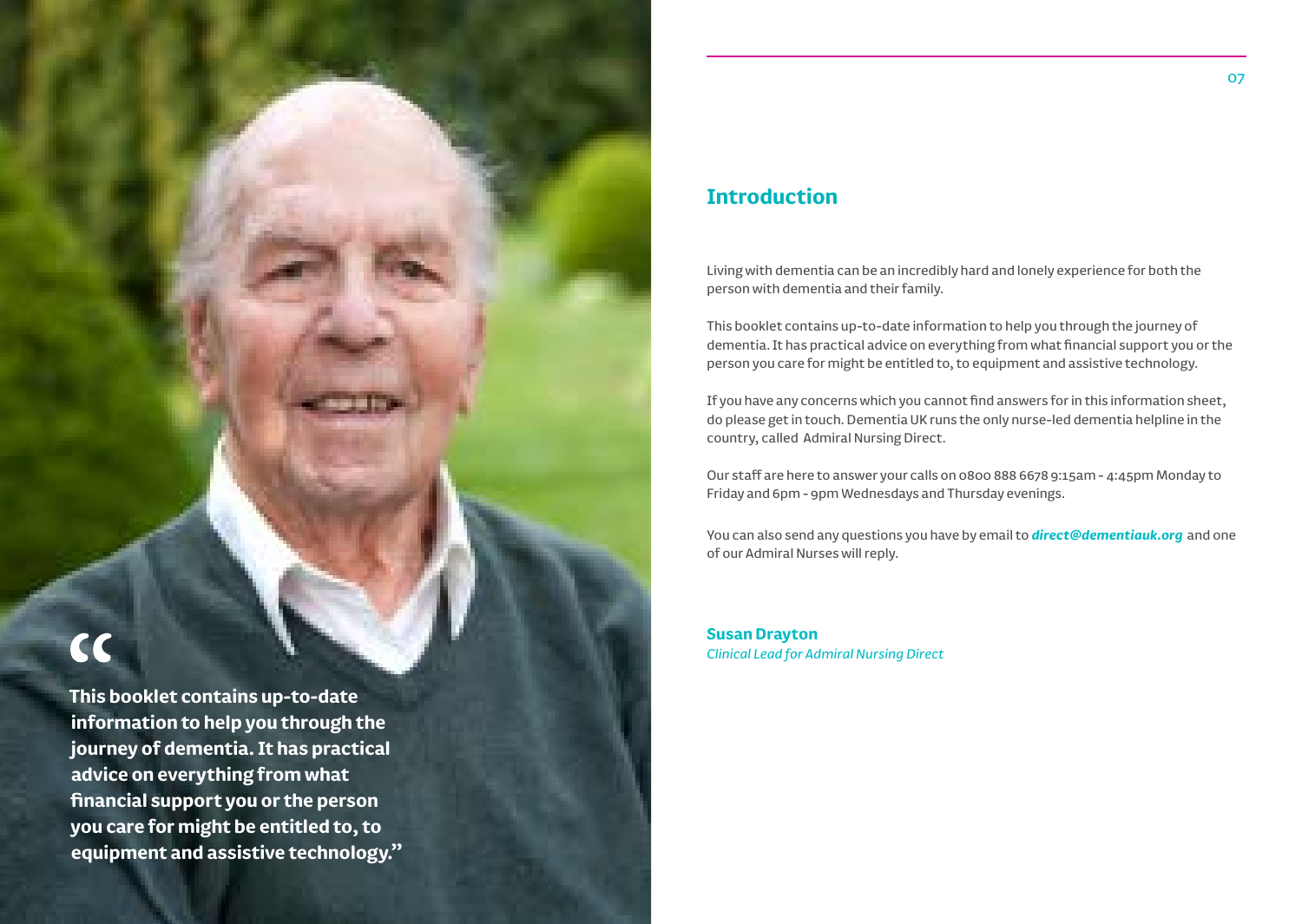## **Financial support**

Getting a dementia diagnosis can make you feel out of control. Many people find that planning ahead for the future can help them feel more assured.

If you have a dementia diagnosis, or are caring for someone who does, you are entitled to a number of benefits. Use the online Benefits Calculator to see the benefits you, or the person you care for, might be entitled to.

#### *Visit www.gov.uk/benefits-adviser*

#### **Attendance Allowance**

**What is it?**  A benefit paid by the UK government to people over 65 years old in Great Britain.

#### **Am I eligible?**

You can claim it if your ability to keep safe or look after your own personal care is affected by physical or mental illness or disability.

#### **How much is it?** There are two weekly rates:

- £55.10 if you need help in the day or at night
- £82.30 if you need help both in the day and at night

Claiming Attendance Allowance will not reduce any other income you receive, and it is tax-free. If you are awarded it, you may become entitled to other benefits, such as Pension Credit, Housing Benefit or Council Tax Reduction, or an increase in these benefits. Successful claims can be backdated to when you first applied.

#### **How do I apply?**

Call 0345 605 6055 from 8.00am to 6pm, Monday to Friday. Or download forms at *www.gov.uk/attendance-allowance/overview*

#### **Carer's Allowance**

#### **What is it?**

A UK government payment to the carer of someone who receives other benefits, like Attendance Allowance or Personal Independence Payment.

#### **Am I eligible?**

You need to be: :

- 16 or over and spend at least 35 hours a week caring for someone
- earn no more than £110 a week, once allowable expenses are deducted
- not be receiving some other benefits, like Incapacity Benefit or a state pension

**How much is it?** You can get £62.10 a week. The person being cared for may lose some of their benefits if their carer receives this allowance, so it's important to get advice before making a claim**.** 

**How do I apply?** Call 0345 608 4321 between 8:30am and 5pm, Monday to Thursday. Or apply online at *www.gov.uk/carers-allowance.*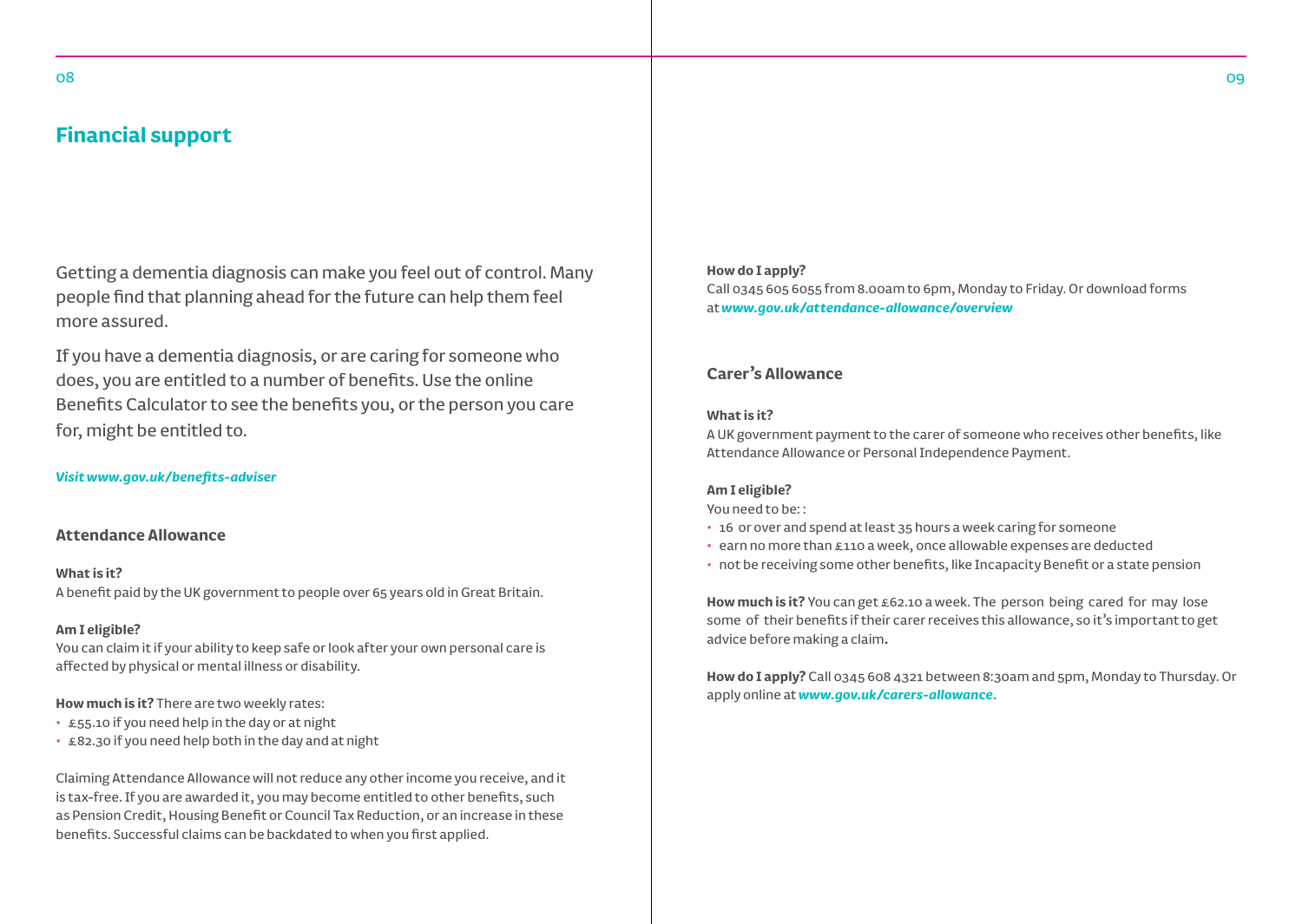### **Carer's Credit**

#### **What is it?**

It's a benefit paid by the UK government to carers which helps build your entitlement to the basic State and additional State Pension.

#### **Am I eligible?**

Your income, savings or investments won't affect eligibility for Carer's Credit. You need to be:

- caring for someone for at least 20 hours a week
- over 16 but under State Pension age
- looking after someone who gets specific benefits, like Attendance Allowance

#### **How much is it?**

You won't get cash but will get credits to help fill gaps in your National Insurance record.

#### **How do I apply?**

Call 0345 608 4321, from 8:30am to 5pm, Monday to Thursday. Or download the Carer's Credit claim form online at *www.gov.uk/carers-credit.*

#### **Council Tax Reduction**

#### **What is it?**

Council tax is a fee local authorities charge to people living in residential properties to help meet the cost of local services. Certain reductions on the charge are available for some people.

#### **Am I eligible?**

If a person with dementia receives either Attendance Allowance or Personal Independence Payment at the middle or higher rate, they should be exempt from paying council tax in England, Wales and Scotland.

Also, some carers are not counted for council tax if they are living with and caring for a person with dementia who gets the higher rate of Attendance Allowance or Personal Independent Payment.

**How much is it?** If a person with dementia lives in a house with someone else, the council tax should be reduced by 25%. If that person lives alone, they are exempt from paying council tax. You'll get a discount on your bill if you're eligible.

**How do I apply?** Call your local council tax department and ask for a form for 'mental impairment'. Find out more at *www.gov.uk/apply-council-tax-reduction*

#### **Direct payments**

#### **What is it?**

Cash payments made by local authority social service departments to people who need community care services. This allows you to choose and buy services you need, instead of getting them from your local council.

#### **Am I eligible?**

This is a means tested benefit. You need to be over 16 and living in England, Scotland or Wales needing community care services. The decision to award a direct payment takes place after an assessment from your local council.

#### **How much is it?**

It depends. Local councils should pay enough to cover the support that you have been assessed as needing. You'll be expected to manage the direct payments independently but you can ask social services for help to do this.

#### **How can I apply?**

If you live in England, Wales or Scotland, visit *www.gov.uk/apply-direct-payments.* If you live in Northern Ireland, visit *www.nidirect.gov.uk/index/contacts/contactsaz/health-and-social-care-trusts.htm*.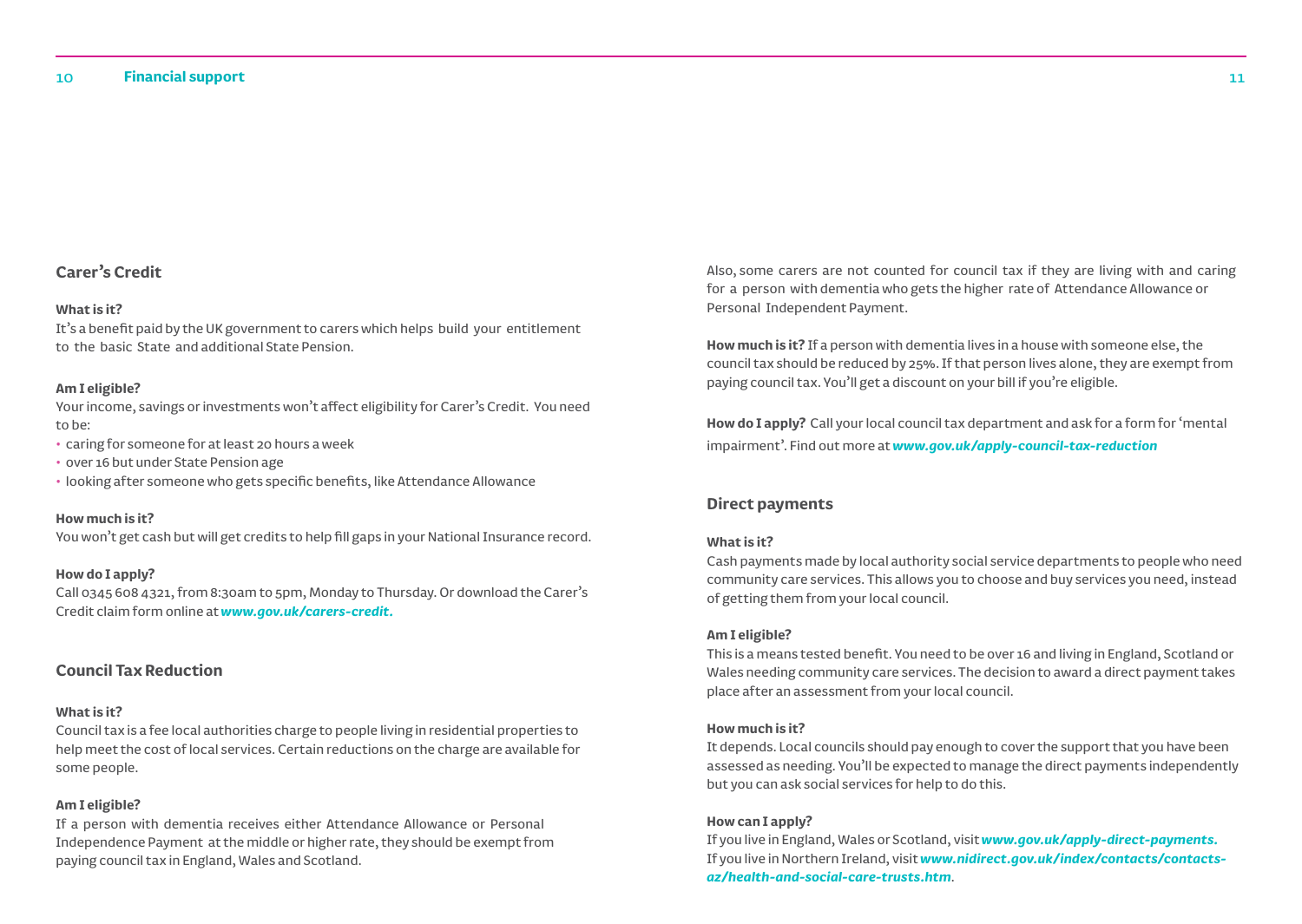#### **Disability Premium**

#### **What is it?**

It's a benefit from the UK government which is added to Income Support or incomebased Jobseeker's Allowance if you qualify for it.

#### **Am I eligible?**

You must be under the age when you'll get a pension and be getting the benefits mentioned above.

#### **How much is it?**

You could get at least £32.25 a week if you're single and £45.95 a week if you're part of a couple.

#### **How do I apply?**

You don't have to claim Disability Premium as it's automatically added to your Income Support if you're eligible. Call your local Jobcentre Plus on 0800 055 6688 from 8am to 6pm, Monday to Friday, if it hasn't been paid.

Find out more at *www.gov.uk/disability-premiums-income-support*

#### **Employment and Support Allowance (ESA)**

#### **What is it?**

A UK government benefit paid to people whose illness or disability affects their ability to work.

#### **Am I eligible?**

You need to be:

- under State Pension age
- not getting Statutory Sick Pay or Statutory Maternity Pay
- not getting Jobseeker's Allowance

You might be transferred from Incapacity Benefit to ESA and won't be expected to return to work.

#### **How much is it?**

You'll get an assessment rate of between £57.90 and £73.10 when you first claim. Then, after 13 weeks, you can get between £102.15 and £109.30 a week.

#### **How do I apply?**

Call 0800 055 6688 between 8am to 6pm, Monday to Friday. Find out more at *www.gov.uk/employment-support-allowance*

#### **Personal Independence Payment (PIP)**

#### **What is it?**

A benefit payed by the UK government which helps with some of the extra costs caused by long-term ill-health or a disability.

#### **Am I eligible?**

You need to be aged 16 to 64 and living in Great Britain. PIP is tax-free and you can get it whether you're in or out of work.

#### **How much is it?**

You could get between £21.80 and £139.75 a week, depending on how your condition affects you.

#### **How do I apply?**

To apply, call 0800 917 2222 from 8am to 6pm, Monday to Friday. Find out more at *www.gov.uk/pip/overview*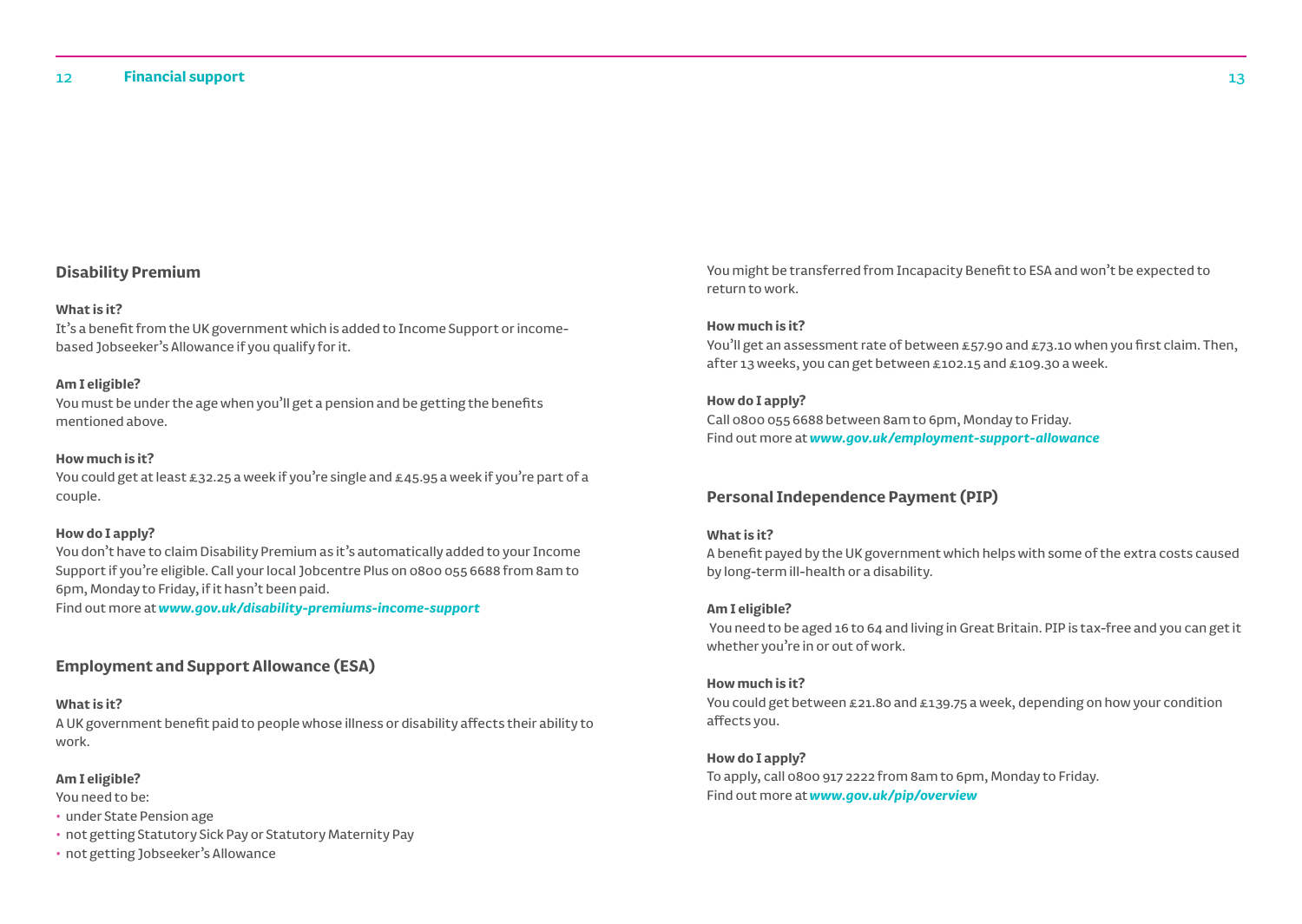

## **Legal issues**

#### **Power of Attorney**

If you've been diagnosed with dementia, you might want to think about choosing someone to make health, welfare and/or financial decisions for you in the future when you may not have the capacity to make them for yourself.

The person you choose is called an attorney and is appointed by a formal document called a Lasting Power of Attorney (LPA).

There are two types of LPA:

- 1. A personal welfare LPA for decisions about health and personal welfare, such as where you might live, your day-to-day care or medical treatment.
- 2. A property and affairs LPA for decisions about finances, such as selling your house or managing your bank account.

Contact your solicitor to make an LPA, or use a special form from the Office of the Public Guardian. You can download this from *www.gov.uk/government/organisations/officeof-the-public-guardian*. Or call the Office of the Public Guardian on 0300 456 0300, from 9am to 5pm, Monday, Tuesday, Thursday, Friday and between 10am and 5pm on Wednesdays.

#### **Enduring Power of Attorney (EPA)**

EPAs have been replaced by Lasting Power of Attorneys. However, if you made and signed an EPA before 1 October 2007, it's still valid. But it only covers decisions about your property and financial affairs. That means an attorney does not have power under an EPA to make decisions about your health and welfare.

When you become unable to make your own decisions relating to financial and property matters, the EPA must be registered with the Office of the Public Guardian before your attorney can take any further action on your behalf.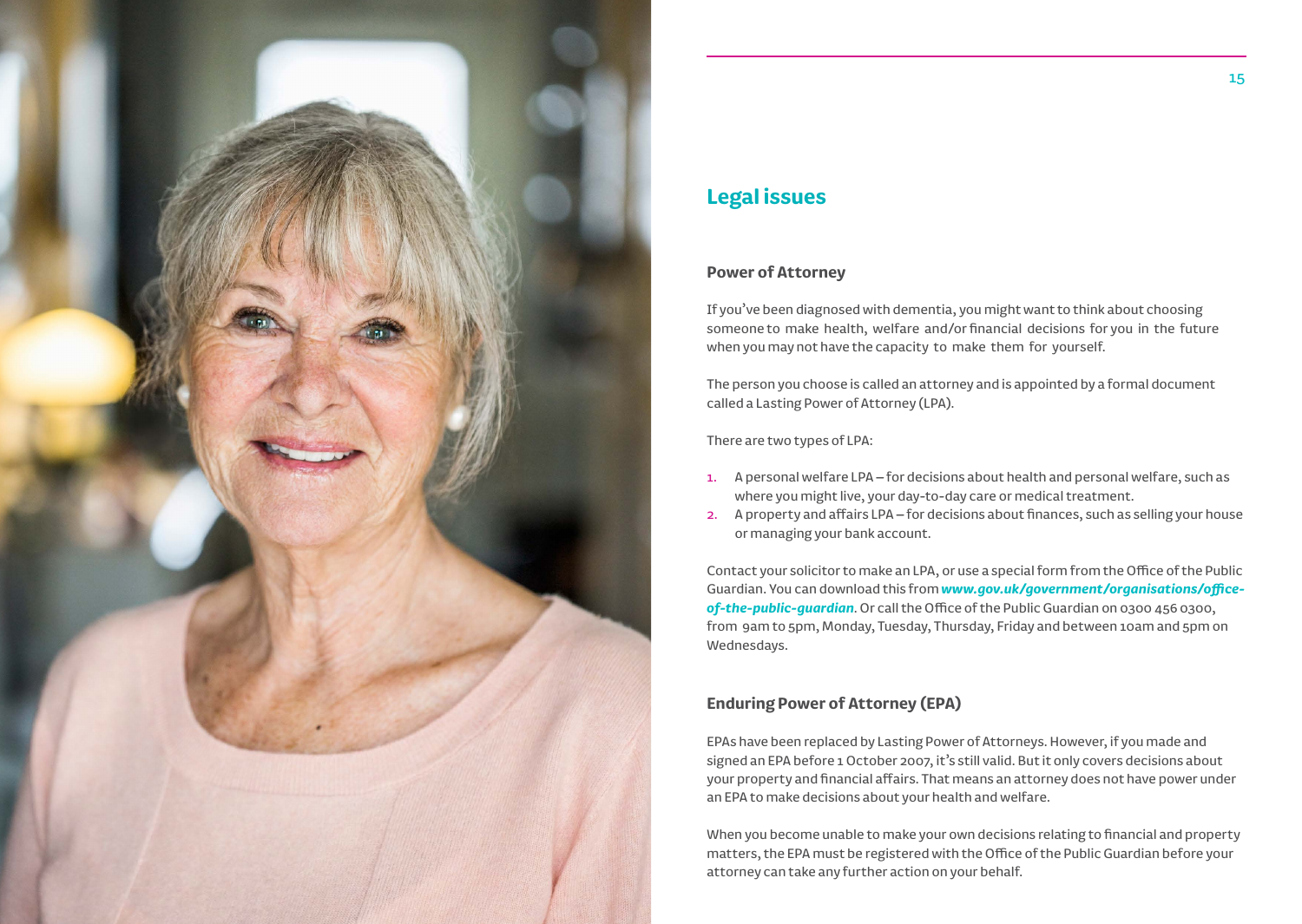Find out more at *www.gov.uk/government/publications/register-an-enduringpower-of-attorney*

Call the Office of the Public Guardian on 0300 456 0300, from 9am to 5pm, Monday, Tuesday, Thursday, Friday and between 10am and 5pm on Wednesdays.

#### **Deputyship under the Court of Protection**

The Court of Protection might be able to help you if you're caring for someone with dementia. It deals with issues relating to people who lack capacity to make decisions for themselves.

#### **Under the Mental Capacity Act, the court has the power to make:**

- decisions about the personal welfare or property and financial affairs of people who lack the capacity to make such decisions themselves
- declarations about a person's capacity to make a decision, if this can't be resolved informally
- decisions about medical treatment around providing, withdrawing or withholding treatment to someone who 'lacks capacity'

The court can appoint a 'deputy' to take control of someone's affairs:

- in the absence of an EPA or LPA
- if they believe someone is in immediate danger or at risk and another person needs to act on their behalf

To find out more about becoming a deputy or what the court does, please visit *www.gov.uk/apply-to-the-court-of-protection.*

Or call 0300 456 4600 from 9am to 5pm Monday to Friday.

## **Practicalities**



#### **Accessible parking**

If you have dementia, or care for someone who has it, you should be able to apply for a Blue Badge. It's a scheme which helps you park closer to your destination if you're disabled or have a health condition.

To apply for a badge online, please visit *www.gov.uk/apply-blue-badge* Call your local council or the Blue Badge Initial Enquiry Support Service on 0844 463 0213 (England), 0844 463 0214 (Scotland), 0844 463 0215 (Wales). Send an email to *bluebadge@northgate-is.com*.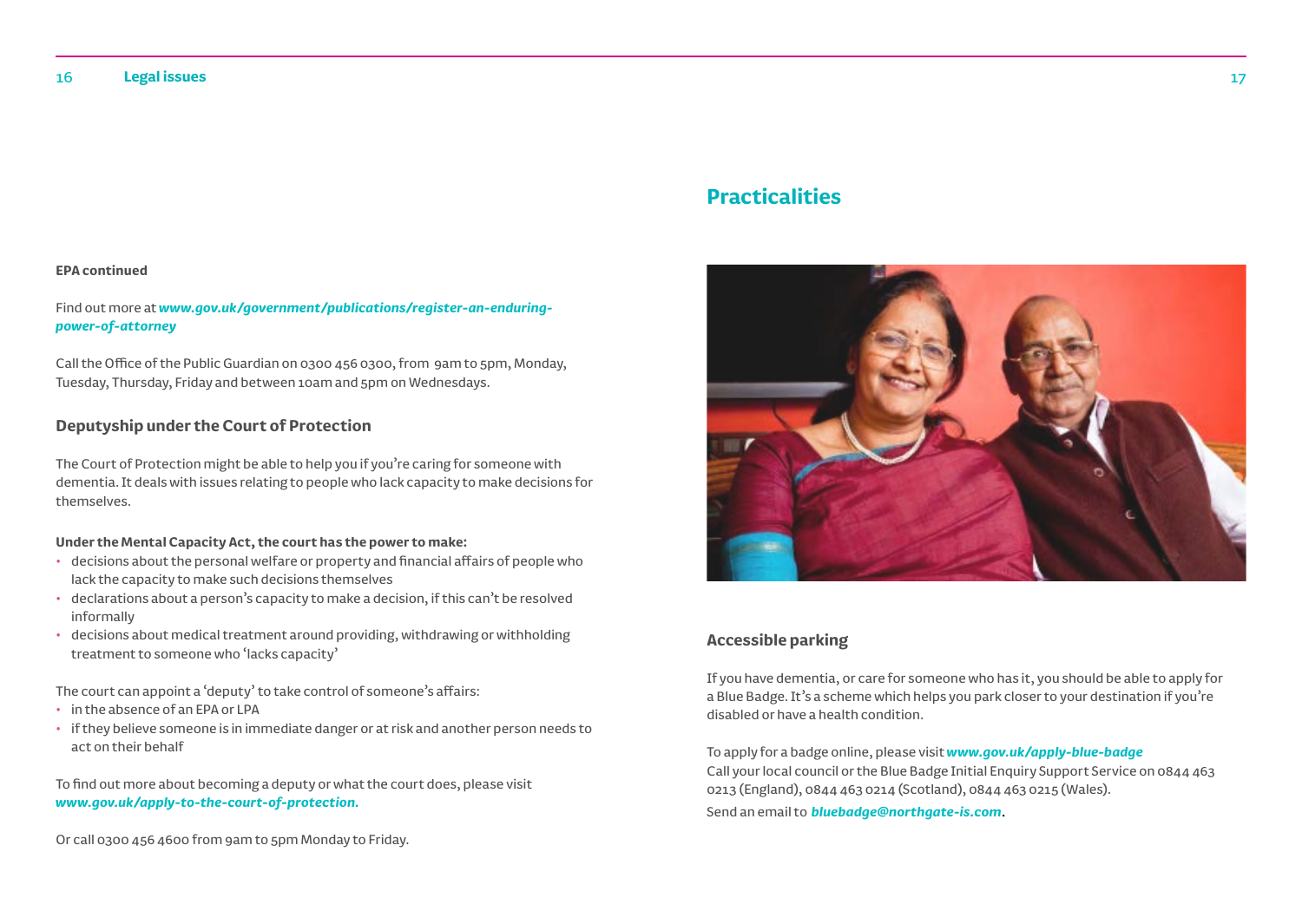#### **Blocking calls**

It can be distressing and expensive if you, or your family member diagnosed with dementia, make repeat phone calls to certain numbers, especially if they are premium rate ones.

British Telecom (BT) can set up a service that allows you to dial 10 numbers, which might include friends, family, your GP etc, but block others. It's called Network Controlled Dialling.

To download a brochure about the service, visit: *www.bt.com/includingyou/ redesign2012/assets/downloads/NetworkControlledCalling.pdf* 

For more information, call 0800 919 591, from 8am to 5pm, Monday to Friday.

#### **Driving**

If you, or a person you are caring for, has a dementia diagnosis and drives, the Driver and Vehicle Licensing Agency (DVLA) and insurance company need to be informed. Your GP, a psychiatrist or neurologist can do this for you but might charge a fee.

You won't necessarily have to give up driving straight away and could be issued with an annual license or be required to take a free driving test. But if you do not tell the DVLA, you can be fined up to £1,000.

To download a form to tell the DVLA about a dementia diagnosis, visit *www.gov.uk/ dementia-and-driving* 

Call the DVLA on 0300 790 6806 from 8am to 5:30pm, Monday to Friday and 8am to 1pm on Saturdays.

#### **Eye care**

It's important to have your eyes checked regularly to make sure problems, like cataracts and Glaucoma, are diagnosed promptly and that you have the correct prescription for your glasses/contact lenses.

Opticians can visit you at home to conduct an eye test, prescribe lenses and show you a range of frames.

For more information, please visit the Royal National Institute for the Blind (RNIB) website: *www.rnib.org.uk/eye-health-looking-after-your-eyes-eye-examinations/ having-eye-examination-home*

Call them on 0303 123 9999 or send an email to *helpline@rnib.org.uk*.

#### **Food**

Wiltshire Farm Foods is a home food delivery service available throughout the UK. They can normally deliver food to someone with dementia weekly or fortnightly. You get the same police-checked driver each time and they can put meals into the freezer if you want them to.

Visit *www.wiltshirefarmfoods.com* Call their 24 hour number 0800 077 3100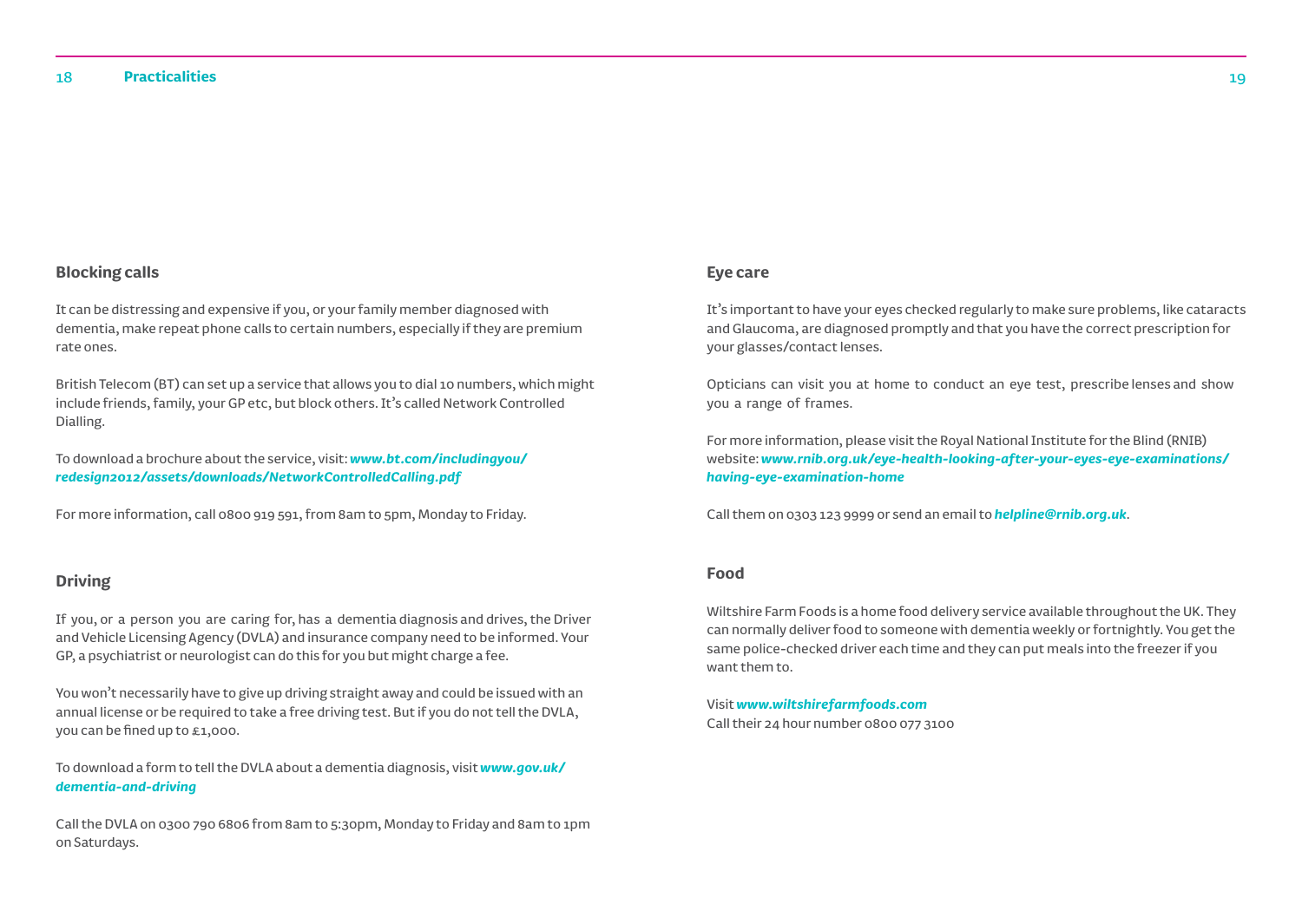#### **Identity cards**

It's a good idea for someone diagnosed with dementia to carry an identity card explaining that they have memory problems. This can help if they have an accident, or are unsure of where they are as the card can provide details of emergency contacts.

You could sew this information into a jacket or a handbag so that it's not easily removed. Or get an identification bracelet, like those provided by MedicAlert. They have jewellery engraved with details of the person's condition, an ID number and a 24-hour emergency phone number.

If you're a carer, carrying an identity card saying that you are caring for a person with dementia can help make sure they get support if you are taken ill.

Call our helpline Admiral Nursing Direct on 0800 888 6678 and ask us to send identity cards for you and the person you care for in the post.

For more information on MedicAlert, visit *www.medicalert.org.uk* Call 01908 951045

#### **Incontinence pads**

Incontinence can be embarrassing and prevent you from leaving your home. To help prevent it from stopping you, or the person you care for, doing things, you can buy incontinence pads in major chemists. Also ask your GP for a continence assessment.

There are many companies which supply incontinence pads, one is Modern Living Aids.

For more information on Modern Living Aids, visit *www.modernlivingaids.co.uk* Call 0800 043 0852.

#### **Medication**

Taking the right dose of your prescribed medication at the right time is very important. But when there are lots of tablets to take, it can be easy to lose track of when they were last taken. Pharmacies offer ways to prompt your memory. They can:

- get your prescription straight from your GP
- remind you when you are due to have a medication review with you GP
- deliver you medication to your door at the same time each week/month
- package your medication up so it's in day and time slots delivered to you on a weekly/monthly basis.

We do not recommend any one pharmacy, but Boots have some useful information about this online at *http://www.boots.com/en/Medisure-Taking-medicinescorrectly\_1282213*

#### **Paying for care**

Provision of care in the UK is the responsibility of the NHS who provides healthcare, and the local authority social services who provide social and personal care. Services that the NHS provides are mostly free. But, you may have to pay for all or some of the services that have been arranged by your local authority social services, depending on your income and the amount of your savings.

Any decision as to whose responsibility it is to provide care can have significant financial consequences. A booklet produced by the Alzheimer's Society, called 'When does the NHS pay for care?' offers guidance on eligibility. It explains what NHS Continuing Care is, how you might be able to get it, and what to do if your request is turned down.

For more information on free care outside of hospital that is arranged and funded by the NHS, visit *www.nhs.uk/conditions/social-care-and-support-guide/pages/nhscontinuing-care.aspx*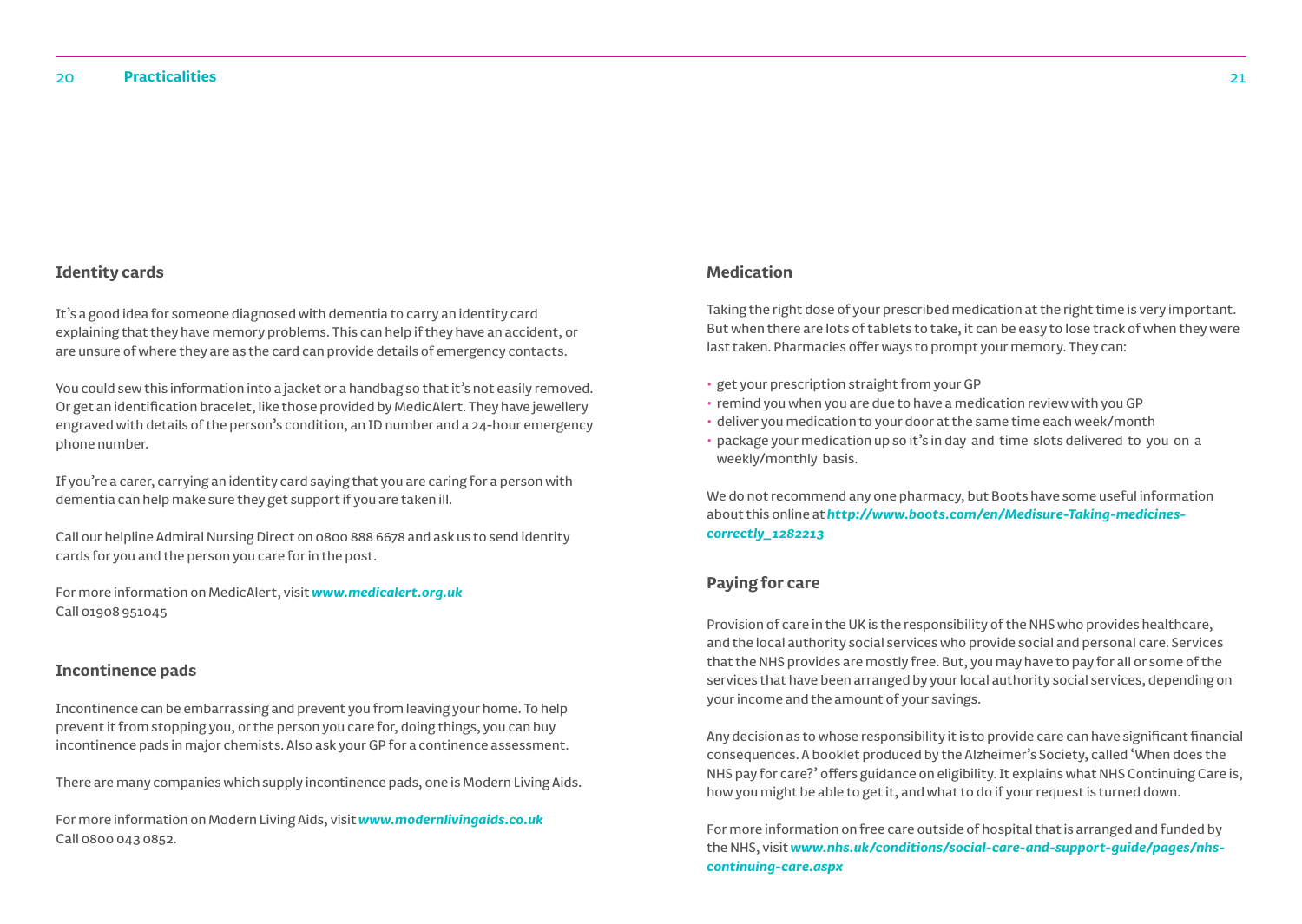#### **Public toilets**

You can get access to 9,000 locked public toilets around the country if you have a health condition like dementia. This is through the National Key Scheme (NKS). You'll find the toilets in shopping centres, pubs, cafés, department stores, bus and train stations in most parts of the country.

Keys to unlock the toilets cost £5.40, including VAT for delivery in Europe. You can also download an app to your smartphone which gives you directions to your nearest NKS toilet.

For more information on NKS, visit *https://crm.disabilityrightsuk.org/radar-nks-key* Call 020 7250 819, from 10am to 12.30 and 1.30pm to 4pm, Monday to Friday Send an email to *shop@disabilityrightsuk.org*

#### **Stopping cold calls**

To stop unsolicited cold and sales calls, you can register for free with the Telephone Preference Service. Once you're registered, telemarketers are legally bound not to call you.

Register at *www.tpsonline.org.uk* Call 0845 070 0707 Write to Telephone Preference Service, 70 Margaret Street, London W1W 8SS

#### **Stopping unsolicited mail**

To stop unsolicited mail arriving, you can register with the Mailing Preference Service for free. Please visit *www.mpsonline.org.uk*

You can also stop unaddressed mail to your home, like free newspapers and magazines, catalogues, information leaflets, advertising brochures and money-off coupons, local directories and product samples. To do this, ask the Direct Marketing Association UK for details of their 'Your Choice' Preference Service for Unaddressed Mail.

Call them on 020 7291 3300

Send an email to *yourchoice@dma.org.uk*

Write to them at 'Your Choice' Preference Scheme Dept, Direct Marketing Association (UK), DMA House, 70, Margaret Street, London, W1W 8SS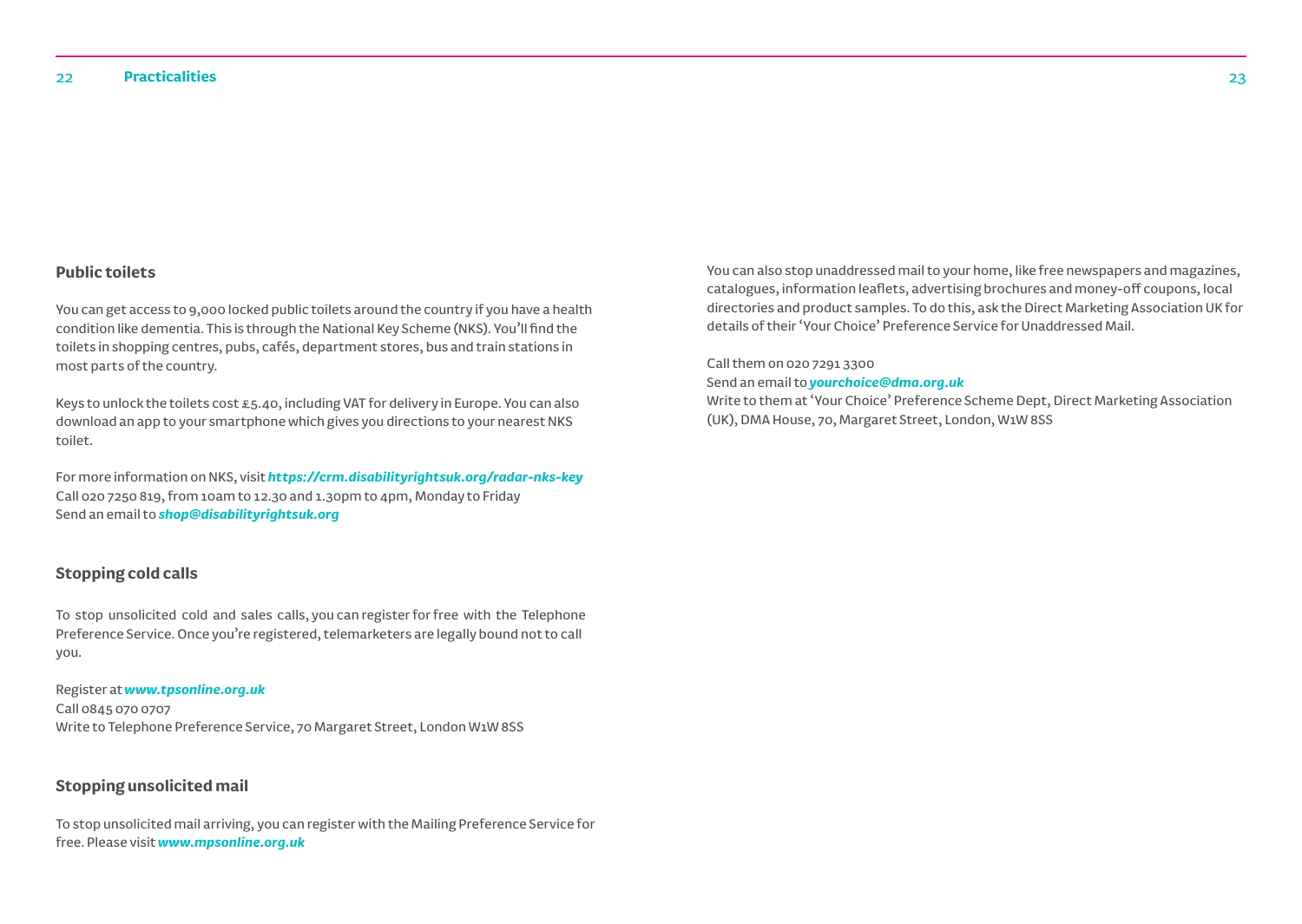## **Equipment and assistive technology**



Your first port of call for equipment should be Social Services, request an assessment from the Occupational Therapist who can give you advice. There are also a number of other suppliers who can help. From wheelchairs to washing aids, there's lots of useful things you can get and buy – VAT-free – to help you live more independently with dementia or to support the person you care for.

#### **ADAPTAWear**

Company selling clothes which may make it easier to get dressed when you have dementia or dress the person you care for with the condition. For example, they sell open back trousers, shirts, blouses, dresses, skirts and nighties.

Visit *www.adaptawear.com* Call telephone 0800 051 1931

#### **AT Dementia**

A charity providing information and advice on assistive technology for people with dementia. Visit *www.atdementia.org.uk*

#### **Contact4Me**

This is an electronic system which allows the emergency services to access information about you or the person you care for. The person with dementia carries an identification card or wrist band saying they are signed up to the Contact4Me system. Then if a police person, for example, finds them they can call a number to access 10 phone numbers, including their GP.

Visit *www.contact4me.com* Call 0870 389 2299

#### **Dementia Pal**

A company which provides a paid for assessment tool, called MyPAL which allows you to assess the level of ability of someone with dementia. It then offers daily activities and tips to help you care for them.

Visit *www.dementia-pal.com*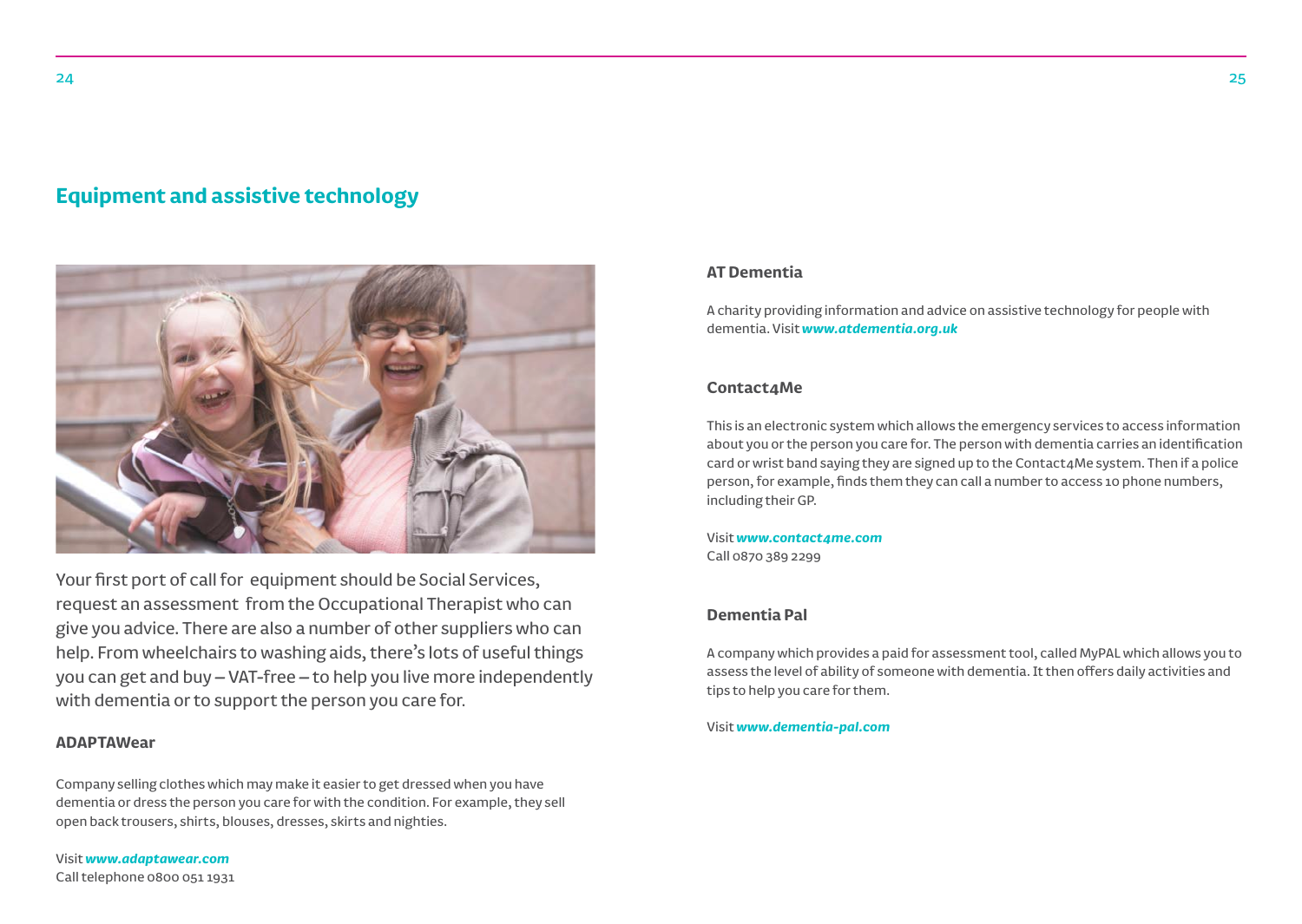#### **Nottingham Rehab Supplies**

A national company selling daily living aids including grab rails, bath seats and incontinence pads.

Visit *www.nrs-uk.co.uk* Call 0345 121 8111 Monday to Friday 8.30am to 5pm

#### **Personal safety alarm**

If you're worried that you might fall or need help when you're on your own, or that the person you care for could, a personal safety alarm can help calm your anxieties. It's a portable alarm that the person with dementia wears on a cord or wrist band. They press it and someone from the personal safety alarm company will speak to them through a loud speaker. They will assess the situation and call for medical assistance or a family member if necessary.

You can get one of these through a needs assessment from your local authority.

#### **The Disability Living Foundation**

A charity which has useful advice and information on equipment which can help you or the person you care for live well with dementia. You can borrow electronic aids, such as memory prompts or big button phones, for two weeks from their loan library and there's a database of daily living equipment, from beds and chairs to alarms.

## Visit *www.dlf.org.uk*

Call the charity's helpline on 0300 999 0004, from 10 am to 4 pm, Monday to Friday Send an email to email *helpline@dlf.org.uk*

#### **Washing and grooming**

You can buy no rinse shampoo and body wash, skin care, disposable gloves, and personal care items from a number of suppliers, such as Amazon and the Complete Care Shop.

#### Visit *www.completecareshop.co.uk*  Call 0845 5194 734

#### **Wheelchairs**

If you need a wheelchair, your GP can refer you to an Occupational Therapist who may be able to provide one free of charge.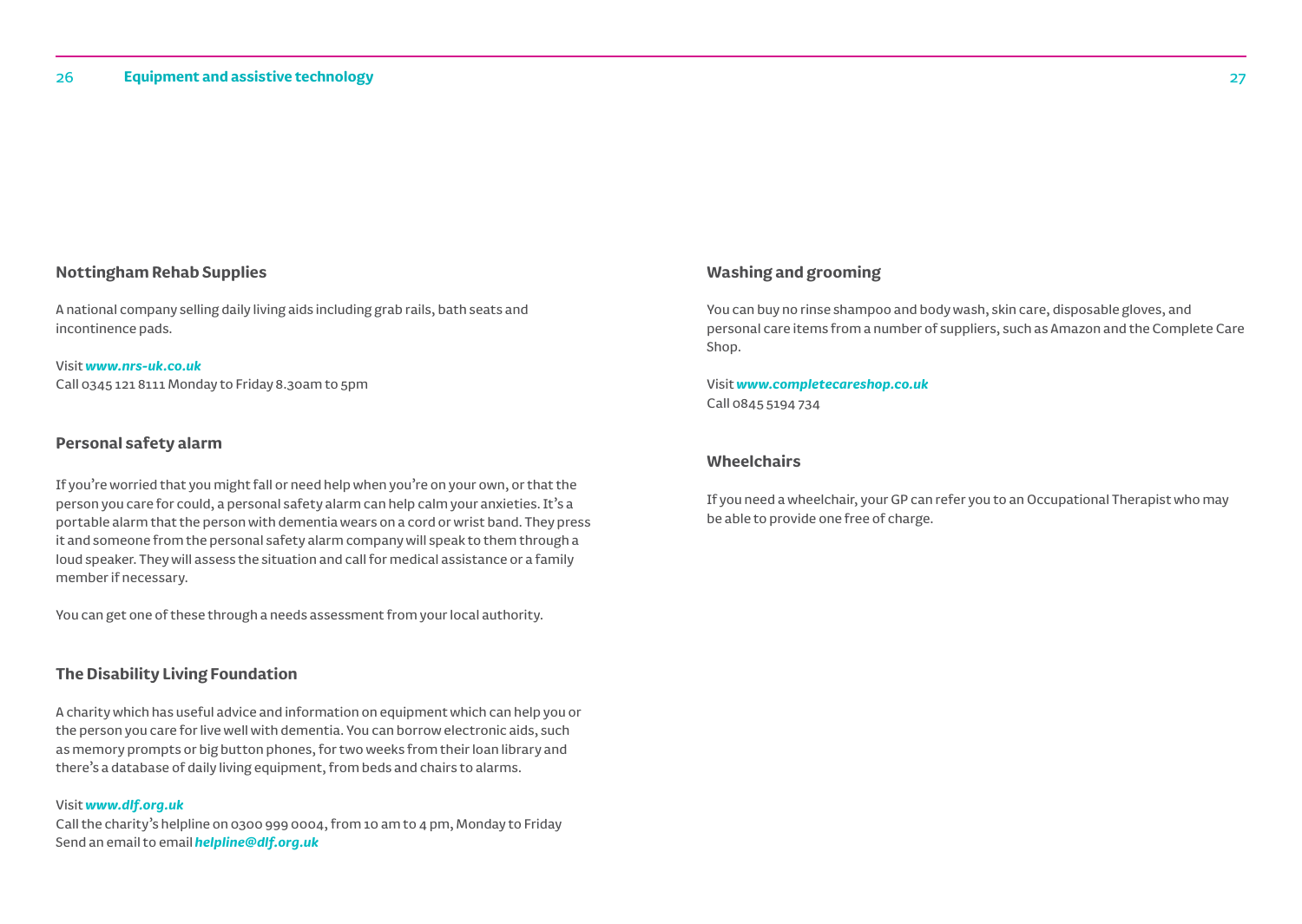### **Organisations offering help and support**

#### **Age UK**

A UK-wide charity which can provide: information and advice, subsidised holidays, insurance, legal and financial advice and wills, day care, carers groups, and community dementia support workers.

Visit *www.ageuk.org.uk* for more information about local services Call 0800 169 2081

#### **Alzheimer's Society**

A national charity providing support to people with all types of dementia and their carers. It provides: a helpline, day care, support services, carers groups, social events, advice and help with claiming benefits and a monthly e-newsletter with articles about research and tips from other carers.

Visit *www.alzheimers.org.uk* Call 020 7423 3500 for details of your local branch

#### **Carers Trust**

A charity which supports unpaid carers through: short breaks, information, advice, education, training and employment opportunities, emotional and practical help. They have a network of 116 independent carers centres, 55 Crossroads Care schemes – which provide care in people's home so carers can take a break – and 99 young carers services.

Visit *www.carers.org* Call 0844 800 4361 Send an email to *support@carers.org*

#### **Carers UK**

A charity offering expert advice, information and support for all carers. This includes a very useful handout 'Your Guide to a Carer's Assessment' and a telephone advice and support service, called The Cares UK Adviceline.

#### Visit *www.carersuk.org*

Call the Carers UK Adviceline on 0808 808 7777, from 10am to 4pm, Monday to Friday. Send an email to *advice@carersuk.org*

#### **Cinnamon Trust**

A charity which helps older people and those with health conditions to be with their pets for longer. Volunteers offer dog walking and the charity can provide long term care for animals whose owners have died or moved to residential accommodation which don't accept pets.

Visit *www.cinnamon.org.uk*  Call 01736 757900 from 9am to 5pm, Monday to Friday

#### **Dementia Adventures**

A social enterprise which runs small group short breaks and holidays for people living with dementia and their carers. They offer an alternative to traditional 'respite' as their short breaks mean people living with dementia can get outdoors, connect with nature and retain a sense of adventure in their lives.

Visit *www.dementiaadventure.co.uk*

Call 01245 237548 from 9am to 5pm, Monday to Friday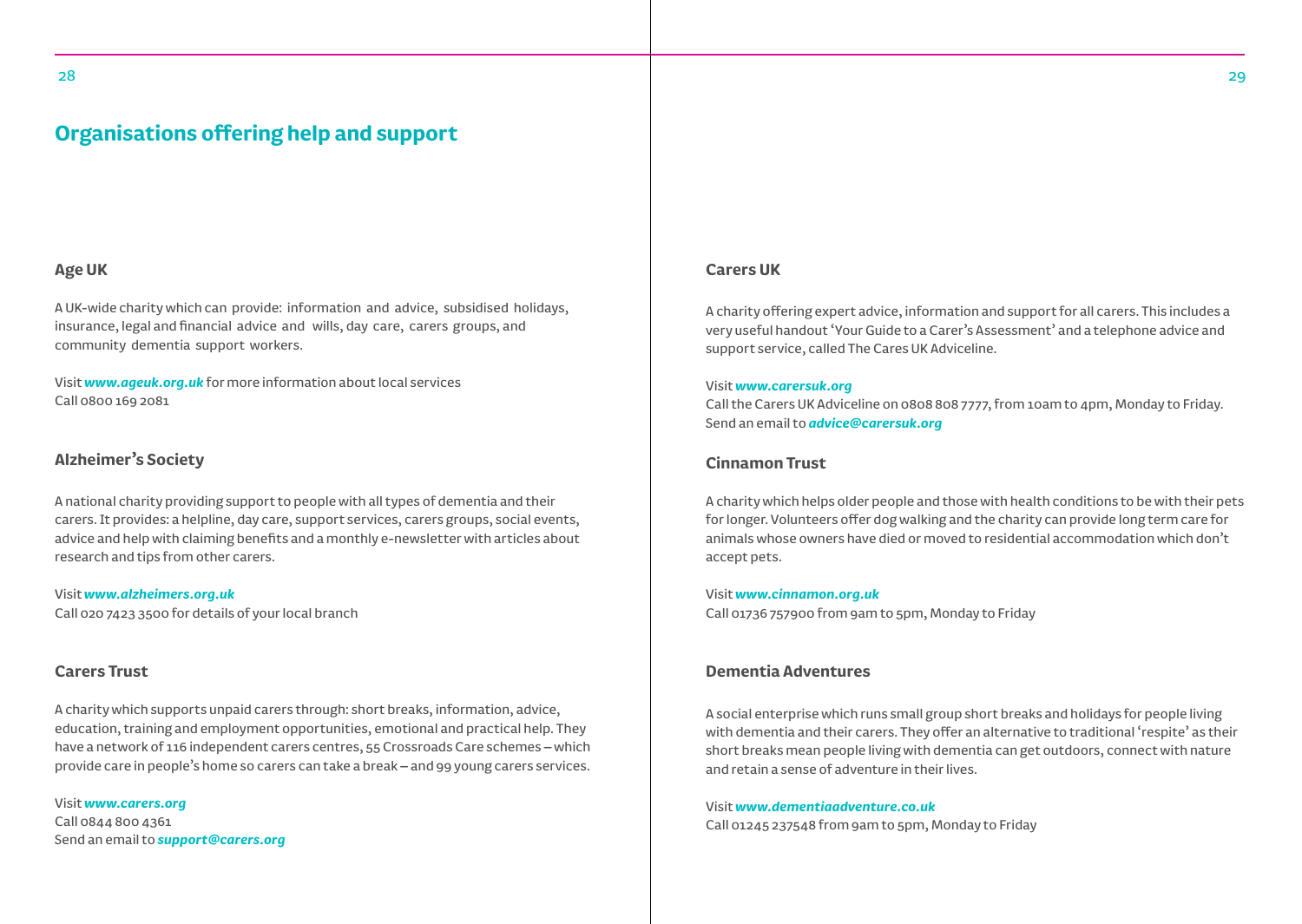#### **Elderly Accommodation Counsel**

A charity offering older people and their carers advice and information about care and housing options in later life so they can access the local services they need.

Visit the main charity website *www.eac.org.uk*  Visit the charity's advice service website *www.firststopadvice.org.uk*  Visit the charity's housing and care options website *www.housingcare.org* Call free on 0800 377 7070 from 9am to 5pm, Monday to Friday

#### **Friends of the Elderly**

A charity offering one-off grants to people over 60 in England and Wales on a low income and not in a residential care home. The grants help with replacing 'essential' items, such as basic furniture, flooring, and household appliances. They can also help with paying utility bills. The charity hosts an Admiral Nurse Service and runs a dementia support service in Surrey and care homes in England.

Visit *www.fote.org.uk* Call 020 7730 8263 Send an email to *enquiries@fote.org.uk*

#### **Frontotemporal Dementia Support Group**

Charity providing support, forums and information for carers of people with frontotemporal dementia.

Visit *www.ftdsg.org* Call 020 760 30550

#### **Independent Age**

A charity which has lots of accessible information about getting and paying for social care and welfare benefits. They also run a befriending service.

#### Visit *www.independentage.org*

Call the charity's advice line on 0800 319 6789 from 9am to 4.30pm, Monday to Friday. Send an email to *advice@independentage.org*

#### **Parkinson's UK**

A UK-wide charity which offers friendship, support and the opportunity to meet other people affected by Parkinson's through a network of local groups. They also have a free confidential helpline.

#### Visit *www.parkinsons.org.uk*

Call the helpline on 0808 800 0303 from 9am to 7pm, Monday to Friday and from 10am to 2pm on Saturdays. Send an email to *hello@parkinsons.org.uk*

#### **Pathways Through Dementia**

Charity which helps people plan ahead for dementia. They: offer free lunchtime and after work seminars for businesses who want to support staff caring for someone with memory problems now, or who might need to in the future; provide free talks to community groups on dementia and planning ahead; and respond to emails from the public on all aspects of dementia, including legal enquiries.

Visit *www.pathwaysthroughdementia.org* Call 020 8605 3992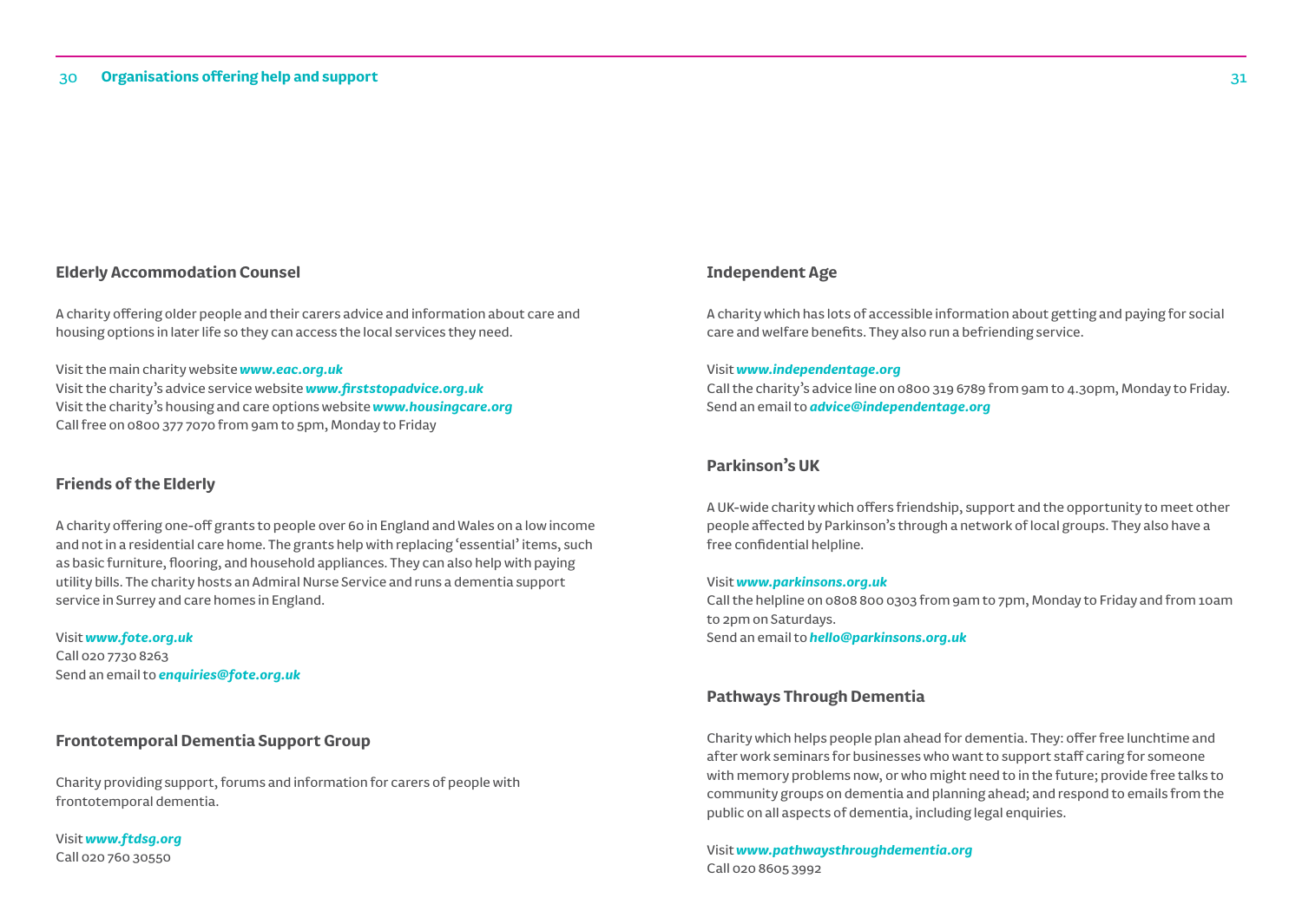#### **Revitalise**

A charity which provides short breaks and holidays for people with physical disabilities and carers.

Visit *www.revitalise.org.uk*  Call 0303 303 0145

#### **Samaritans**

A charity providing a 24-hour telephone listening service for anyone feeling life is not worth living, and wanting to talk to someone.

Visit *www.samaritans.org*  Call 116 123 – 24 hours a day 365 days a year Send an email to *jo@samaritans.org* 

#### **Social services**

It is your right as a carer, or someone with dementia, to have an assessment of your needs from your local council. They can advise on what local services can support you or provide a package of care. This can include personal, short break and day care, meals on wheels and support through technology.

Only the financial details of the person with dementia have to be disclosed and this does not include the property they live in if it's shared with their partner or spouse.

Find the number of your local social services department online at *http://local.direct.gov.uk/LDGRedirect/index.jsp?LGSL=209*

For more information, visit this web page from Carers UK about carer's assessment: *https://www.carersuk.org/help-and-advice/practical-support/getting-care-andsupport/carers-assessment*

#### **Society for the Assistance of Ladies in Reduced Circumstances**

A charity which offers regular grants to women of working age in need of financial help. To qualify, women need to: live alone, have limited savings, receive some form of means tested benefit and not be eligible for help from any other charity.

Visit *www.salrc.org.uk* Call 0300 3651886, from 9am to 1pm and 2pm to 4.30 pm, Monday to Friday

#### **Symponia**

A company offering financial advice for people looking for care. Symponia can offer legal and care home fee planning advice.

Visit *www.symponia.co.uk*  Call 01789 774595 Send an email to *info@symponia.co.uk*

#### **The Lewy Body Society**

The only charity in Europe exclusively concerned with dementia with Lewy bodies which offers information and support for people with the condition and their carers.

#### Visit *www.lewybody.org*

Call 0131 473 2385 Send them an email using the online form on their website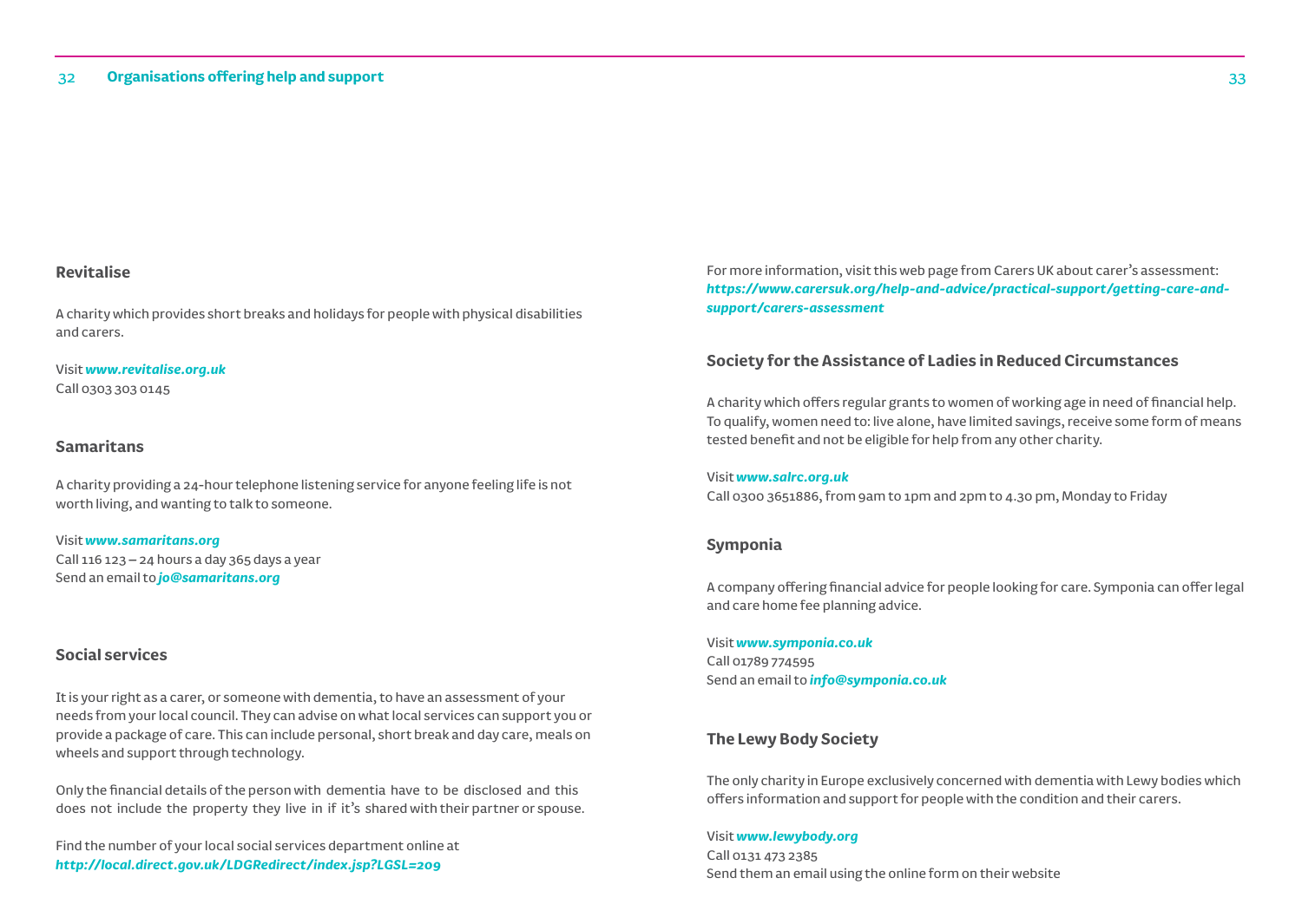## **Your notes**

#### **The Mede**

Company which has three bungalows offering short breaks and day care for people with dementia and their carers.

Visit *www.themede.org* Call 01392 421189 Send an email to *sallie@themede.org*

#### **The Relatives and Residents Association**

This charity runs a helpline which offers information, comfort and support to carers helping someone make the move into a residential home or with concerns about the care someone might be receiving. They can make calls or write to relevant people about these matters on your behalf.

#### Visit *www.relres.org*

Call 020 7359 8136 from 9.30am to 4.30pm, Monday to Friday Send an email to *info@relres.org*

#### **The Silver Line**

A charity which runs a free confidential helpline providing information, friendship and advice to older people. It's open 24 hours a day, every day of the year. They also offer a befriending service.

Visit *www.thesilverline.org.uk*  Call 0800 470 8090